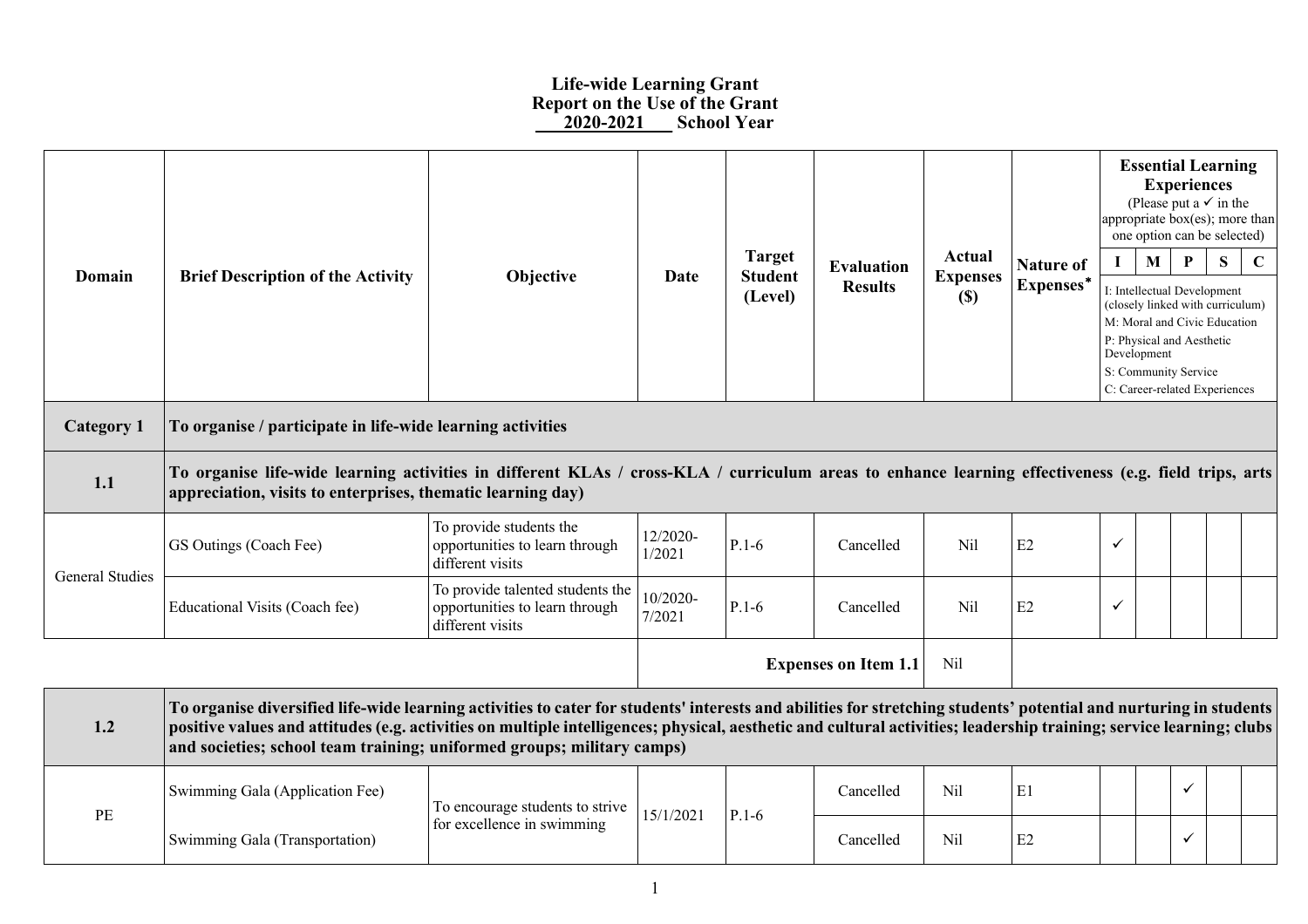| Domain                | <b>Brief Description of the Activity</b>   | Objective                                                                                                | Date               | <b>Target</b><br><b>Student</b><br>(Level) | <b>Evaluation</b><br><b>Results</b>                                            | Actual<br><b>Expenses</b><br>(S) | <b>Nature of</b><br>Expenses* | $\bf I$      | M<br>Development | <b>Essential Learning</b><br><b>Experiences</b><br>(Please put a $\checkmark$ in the<br>appropriate $box(es)$ ; more than<br>one option can be selected)<br>P<br>I: Intellectual Development<br>(closely linked with curriculum)<br>M: Moral and Civic Education<br>P: Physical and Aesthetic<br>S: Community Service<br>C: Career-related Experiences | S | $\mathbf C$ |
|-----------------------|--------------------------------------------|----------------------------------------------------------------------------------------------------------|--------------------|--------------------------------------------|--------------------------------------------------------------------------------|----------------------------------|-------------------------------|--------------|------------------|--------------------------------------------------------------------------------------------------------------------------------------------------------------------------------------------------------------------------------------------------------------------------------------------------------------------------------------------------------|---|-------------|
|                       | Sports Day (Application Fee)               | To encourage students to do<br>more exercise and participate                                             | 12/3/2021          | $P.1-6$                                    | Cancelled                                                                      | Nil                              | E1                            |              |                  | $\checkmark$                                                                                                                                                                                                                                                                                                                                           |   |             |
|                       | Sports Day (Transportation)                | more in athletics                                                                                        |                    |                                            | Cancelled                                                                      | Nil                              | E2                            |              |                  | $\checkmark$                                                                                                                                                                                                                                                                                                                                           |   |             |
|                       | World Book Day (Author's sharing)          | To reinforce the importance and<br>enjoyment of reading towards<br>academics and personal<br>development | 4/2021             | $P.1-6$                                    | Students loved<br>the sharing of<br>"Charlie IX &<br>DoDoMo"<br>(Zoom session) | Nil                              | E <sub>5</sub>                | $\checkmark$ |                  |                                                                                                                                                                                                                                                                                                                                                        |   |             |
| Free Reading          | Reading Ambassador Training (Badges)       | To encourage students to read                                                                            | 10/2020-<br>7/2021 | $P.2-3$                                    | Cancelled                                                                      | Nil                              | E1                            | $\checkmark$ |                  |                                                                                                                                                                                                                                                                                                                                                        |   |             |
|                       | Reading Award Scheme (Booklets)            | more and develop their reading<br>habits                                                                 | 10/2020-<br>7/2021 | $P.1-6$                                    | Cancelled                                                                      | Nil                              | E1                            | $\checkmark$ |                  |                                                                                                                                                                                                                                                                                                                                                        |   |             |
|                       | <b>STREAM</b> competition (Materials)      |                                                                                                          |                    |                                            | Cancelled                                                                      | Nil                              | E7                            | $\checkmark$ |                  |                                                                                                                                                                                                                                                                                                                                                        |   |             |
| <b>STREAM</b><br>Team | <b>STREAM</b> competition (Transportation) | To expose students to different<br><b>STREAM</b> activities                                              | 10/2020-<br>7/2021 | $P.4-6$                                    | Cancelled                                                                      | Nil                              | E2                            | $\checkmark$ |                  |                                                                                                                                                                                                                                                                                                                                                        |   |             |
|                       | STREAM competition (Enrolment Fee)         |                                                                                                          |                    |                                            | Cancelled                                                                      | Nil                              | E1                            | $\checkmark$ |                  |                                                                                                                                                                                                                                                                                                                                                        |   |             |
|                       | <b>Enrolment</b> Fee                       | To cultivate interests in playing                                                                        | 10/2020-           | $P.3-6$                                    | Cancelled                                                                      | Nil                              | E1                            | $\checkmark$ |                  |                                                                                                                                                                                                                                                                                                                                                        |   |             |
| Chess Team            | Coach Fee                                  | chess                                                                                                    | 7/2021             |                                            | Cancelled                                                                      | Nil                              | E <sub>5</sub>                | $\checkmark$ |                  |                                                                                                                                                                                                                                                                                                                                                        |   |             |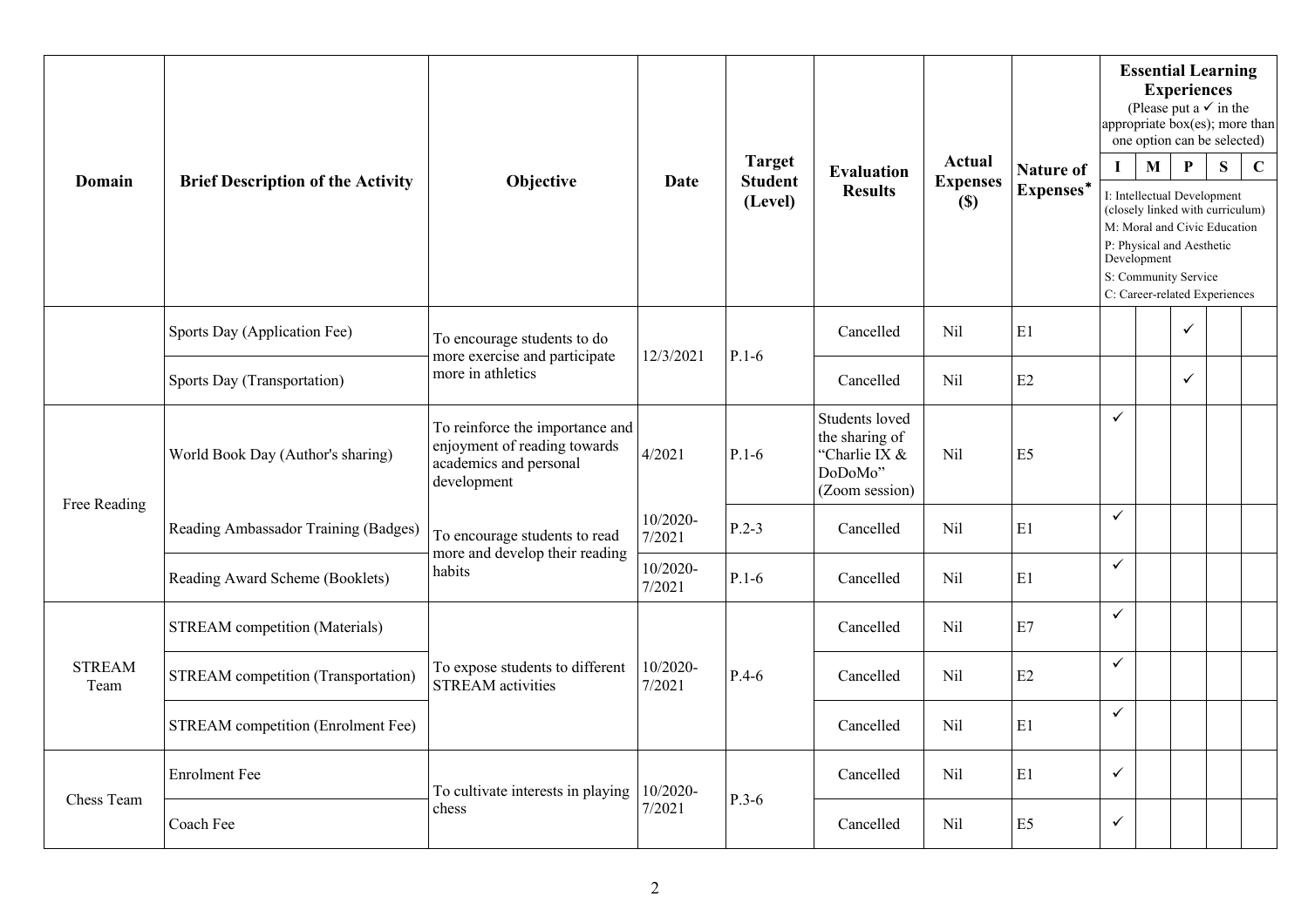|                     |                                                |                                                                                                               |                     |                                 |                                                                                                                                   |                           |                  | <b>Essential Learning</b><br><b>Experiences</b><br>(Please put a $\checkmark$ in the<br>appropriate box(es); more than<br>one option can be selected)                                                |              |              |   |             |  |  |
|---------------------|------------------------------------------------|---------------------------------------------------------------------------------------------------------------|---------------------|---------------------------------|-----------------------------------------------------------------------------------------------------------------------------------|---------------------------|------------------|------------------------------------------------------------------------------------------------------------------------------------------------------------------------------------------------------|--------------|--------------|---|-------------|--|--|
| Domain              | <b>Brief Description of the Activity</b>       | Objective                                                                                                     | Date                | <b>Target</b><br><b>Student</b> | <b>Evaluation</b><br><b>Results</b>                                                                                               | Actual<br><b>Expenses</b> | <b>Nature of</b> | $\mathbf I$                                                                                                                                                                                          | $\mathbf{M}$ | $\mathbf{P}$ | S | $\mathbf C$ |  |  |
|                     |                                                |                                                                                                               |                     | (Level)                         |                                                                                                                                   | $(\$)$                    | Expenses*        | I: Intellectual Development<br>(closely linked with curriculum)<br>M: Moral and Civic Education<br>P: Physical and Aesthetic<br>Development<br>S: Community Service<br>C: Career-related Experiences |              |              |   |             |  |  |
|                     | Transportation                                 |                                                                                                               |                     |                                 | Cancelled                                                                                                                         | Nil                       | E2               | $\checkmark$                                                                                                                                                                                         |              |              |   |             |  |  |
| <b>Sports Teams</b> | Transportation                                 |                                                                                                               |                     |                                 |                                                                                                                                   | Nil                       | E2               |                                                                                                                                                                                                      |              | $\checkmark$ |   |             |  |  |
|                     | <b>Enrolment Fee</b>                           | To encourage students to join                                                                                 |                     |                                 | The LWL<br>grant can                                                                                                              | 940.00                    | E1               |                                                                                                                                                                                                      |              | $\checkmark$ |   |             |  |  |
|                     | Registration                                   | different sports training and<br>competitions so as to enhance<br>their physical and aesthetic<br>development | 10/2020-<br>7/2021  | $P.1-6$                         | encourage<br>athletes to<br>participate in<br>competitions.                                                                       | 160.00                    | E1               |                                                                                                                                                                                                      |              | $\checkmark$ |   |             |  |  |
|                     | Coach Fee                                      |                                                                                                               |                     |                                 |                                                                                                                                   | Nil                       | E <sub>5</sub>   |                                                                                                                                                                                                      |              | ✓            |   |             |  |  |
|                     | Venue Booking                                  |                                                                                                               |                     |                                 |                                                                                                                                   | Nil                       | E1               |                                                                                                                                                                                                      |              | $\checkmark$ |   |             |  |  |
| Chinese             | 第十六届小學生中英文現場作文比賽                               | To expose students to different<br>writing competitions                                                       | 10/2020-<br>7/2021  | $P.1-6$                         | Cancelled                                                                                                                         | Nil                       | E1               | $\checkmark$                                                                                                                                                                                         |              |              |   |             |  |  |
| Curriculum          | PTU Handwriting Competition<br>(Enrolment fee) | To promote the love of<br>calligraphy                                                                         | 10/2020-<br>11/2021 | $P.1-6$                         | The boys did<br>well in the<br>competition.                                                                                       | 160                       | E1               | $\checkmark$                                                                                                                                                                                         |              |              |   |             |  |  |
| Music Teams         | Coach Fee                                      | To develop students' music<br>talents                                                                         | 10/2020-<br>7/2021  | $P.1-6$                         | Due to the<br>epidemic<br>situation, the<br>Music Teams<br>had the regular<br>training twice a<br>month through<br>Zoom. Students | 108850                    | E <sub>5</sub>   |                                                                                                                                                                                                      |              | $\checkmark$ |   |             |  |  |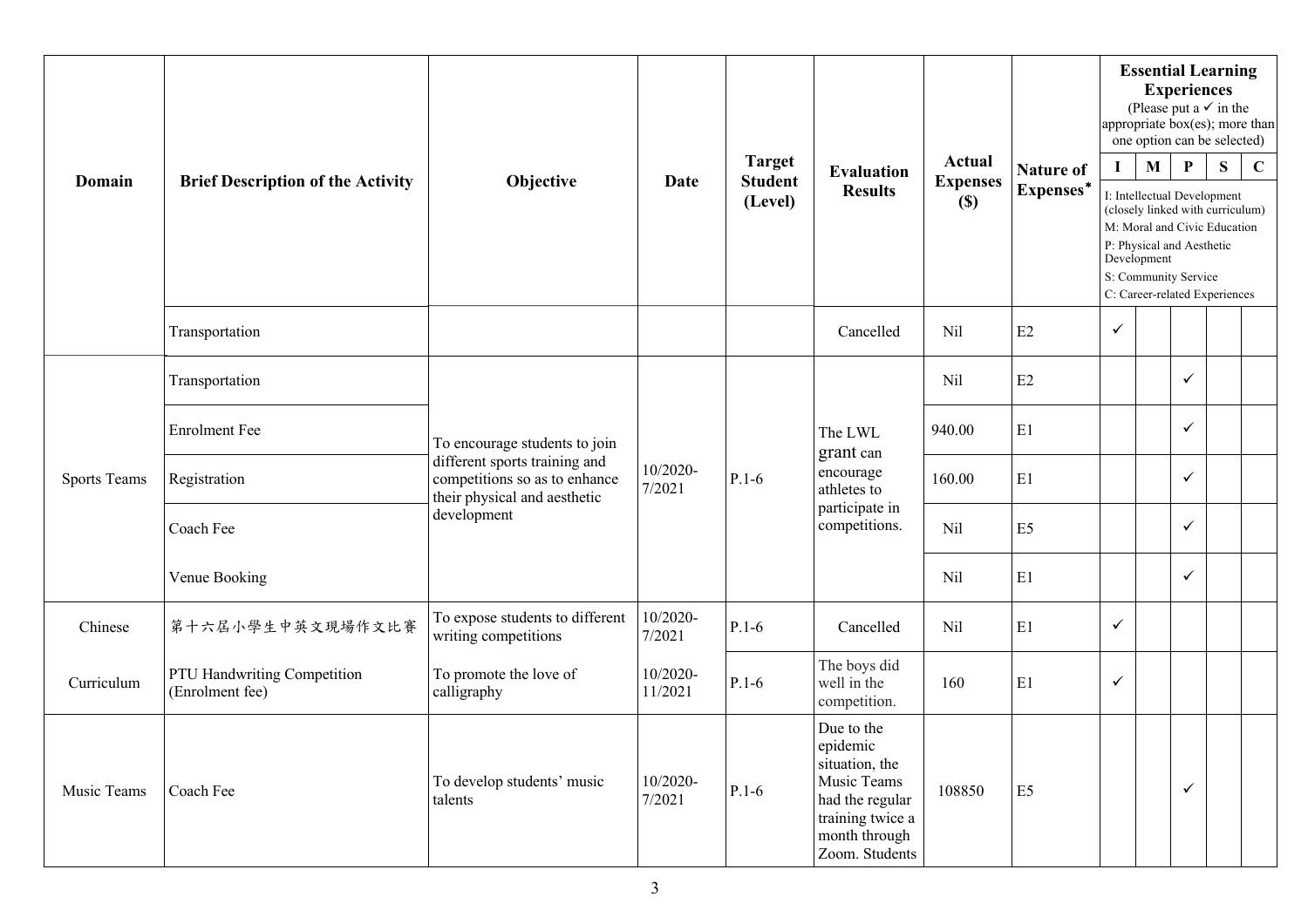|                                         |                                                                                                          |                                                      |                    |                                 |                                                                                                                       | <b>Essential Learning</b><br><b>Experiences</b><br>(Please put a $\checkmark$ in the<br>appropriate box(es); more than<br>one option can be selected) |                  |                                                                  |                               |                              |   |             |  |
|-----------------------------------------|----------------------------------------------------------------------------------------------------------|------------------------------------------------------|--------------------|---------------------------------|-----------------------------------------------------------------------------------------------------------------------|-------------------------------------------------------------------------------------------------------------------------------------------------------|------------------|------------------------------------------------------------------|-------------------------------|------------------------------|---|-------------|--|
| Domain                                  | <b>Brief Description of the Activity</b>                                                                 | Objective                                            | <b>Date</b>        | <b>Target</b><br><b>Student</b> | <b>Evaluation</b>                                                                                                     | <b>Actual</b><br><b>Expenses</b>                                                                                                                      | <b>Nature of</b> | $\mathbf{I}$                                                     | $\mathbf M$                   | $\mathbf P$                  | S | $\mathbf C$ |  |
|                                         |                                                                                                          |                                                      |                    | (Level)                         | <b>Results</b>                                                                                                        | (S)                                                                                                                                                   | Expenses*        | I: Intellectual Development<br>(closely linked with curriculum)  |                               |                              |   |             |  |
|                                         |                                                                                                          |                                                      |                    |                                 |                                                                                                                       |                                                                                                                                                       |                  |                                                                  |                               | M: Moral and Civic Education |   |             |  |
|                                         |                                                                                                          |                                                      |                    |                                 |                                                                                                                       |                                                                                                                                                       |                  | P: Physical and Aesthetic<br>Development<br>S: Community Service |                               |                              |   |             |  |
|                                         |                                                                                                          |                                                      |                    |                                 |                                                                                                                       |                                                                                                                                                       |                  |                                                                  | C: Career-related Experiences |                              |   |             |  |
|                                         |                                                                                                          |                                                      |                    |                                 | enjoyed the<br>practice with<br>their team<br>members and<br>conductors.<br>Their music<br>talents were<br>developed. |                                                                                                                                                       |                  |                                                                  |                               |                              |   |             |  |
|                                         | Transportation                                                                                           |                                                      |                    |                                 | Cancelled                                                                                                             | Nil                                                                                                                                                   | E2               |                                                                  |                               | $\checkmark$                 |   |             |  |
|                                         | <b>Enrolment Fee</b>                                                                                     |                                                      |                    |                                 | Cancelled                                                                                                             | Nil                                                                                                                                                   | E1               |                                                                  |                               | $\checkmark$                 |   |             |  |
| Mathematics<br>Team                     | <b>Enrolment Fee</b>                                                                                     | To develop students'<br>mathematical talents         | 10/2020-<br>7/2021 | $P.4-6$                         | Cancelled                                                                                                             | Nil                                                                                                                                                   | E1               | $\checkmark$                                                     |                               |                              |   |             |  |
| Visual Arts Team Transportation         |                                                                                                          | To develop students' artistic<br>talents             | 10/2020-<br>7/2021 | $P.1-6$                         | Cancelled                                                                                                             | Nil                                                                                                                                                   | E2               |                                                                  |                               | $\checkmark$                 |   |             |  |
| Multiple<br>Intelligences<br>Activities | Real time broadcast of choral speaking,<br>musical, music performances, liturgy<br>and assembly sharing. | To develop students' talents in<br>different aspects | 10/2020-<br>7/2021 | $P.1-6$                         | Students learnt<br>the skills of real<br>time broadcast<br>and greater<br>audience could<br>enjoy the<br>activities.  | 429829                                                                                                                                                | E7               |                                                                  |                               | $\checkmark$                 |   |             |  |
| Curriculum<br>(Activities)              | Student access to diverse creative tools,<br>be inspired and to hone their skills                        | To develop students' talents in<br>artistic creation | 10/2020-<br>7/2021 | $P.1-6$                         | N/A                                                                                                                   | 47030                                                                                                                                                 | E7               | $\checkmark$                                                     |                               |                              |   |             |  |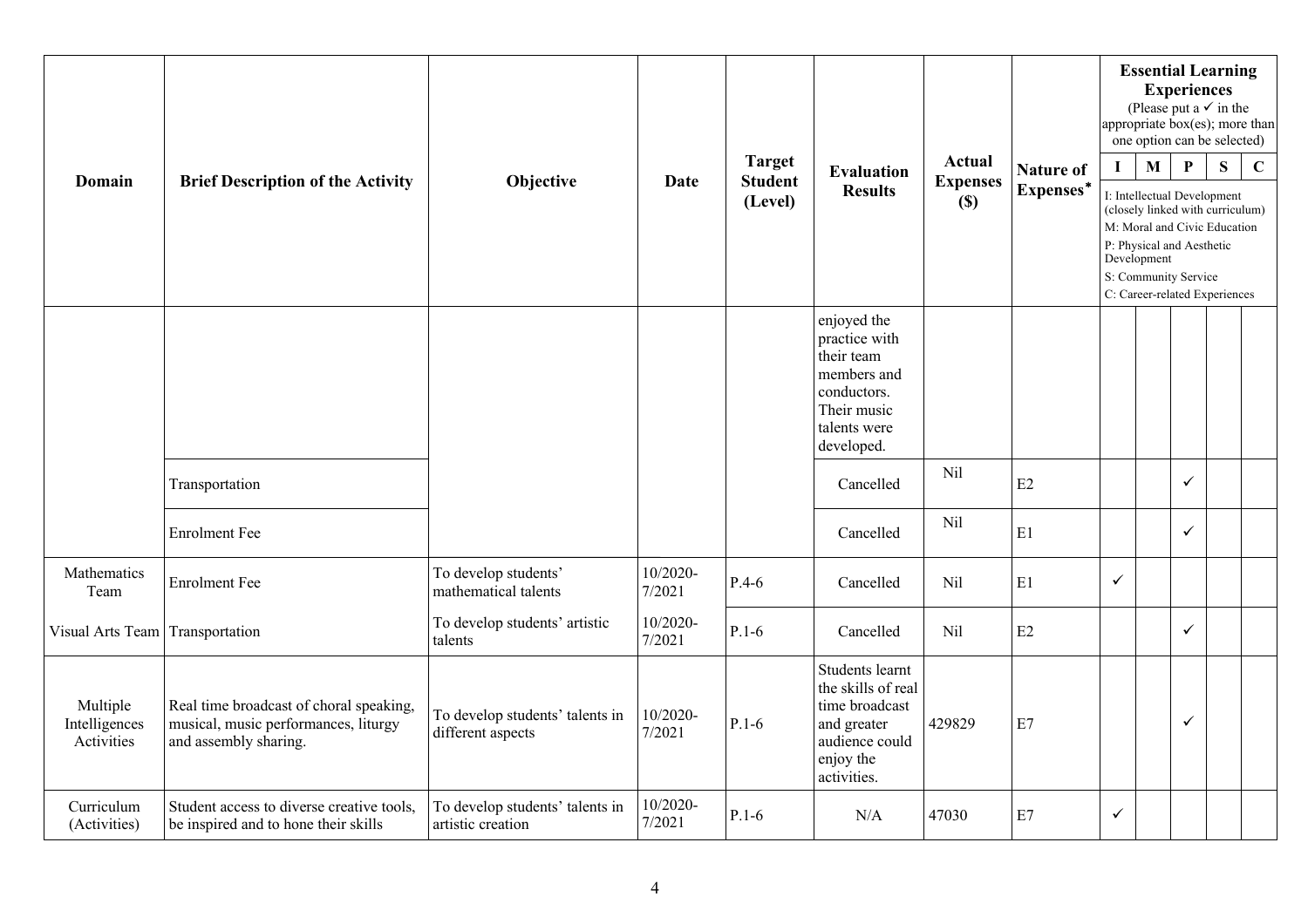| Domain                 | <b>Brief Description of the Activity</b>                                                                  | Objective                                          | Date               | <b>Target</b><br><b>Student</b><br>(Level) | <b>Evaluation</b><br><b>Results</b> | Actual<br><b>Expenses</b><br>$(\$)$ | <b>Nature of</b><br>Expenses* | appropriate $\overline{box(es)}$ ; more than<br>$\bf{I}$<br>I: Intellectual Development<br>(closely linked with curriculum)<br>M: Moral and Civic Education<br>P: Physical and Aesthetic | <b>Experiences</b><br>$\mathbf{M}$ | $\mathbf P$                                           | <b>Essential Learning</b><br>(Please put a $\checkmark$ in the<br>one option can be selected)<br>S | $\mathbf C$ |  |  |
|------------------------|-----------------------------------------------------------------------------------------------------------|----------------------------------------------------|--------------------|--------------------------------------------|-------------------------------------|-------------------------------------|-------------------------------|------------------------------------------------------------------------------------------------------------------------------------------------------------------------------------------|------------------------------------|-------------------------------------------------------|----------------------------------------------------------------------------------------------------|-------------|--|--|
|                        |                                                                                                           |                                                    |                    |                                            |                                     |                                     |                               | Development                                                                                                                                                                              |                                    | S: Community Service<br>C: Career-related Experiences |                                                                                                    |             |  |  |
| Religious<br>Knowledge | Using multimedia to preach the gospel                                                                     | To faciliate the religious<br>activities at recess | 10/2020-<br>7/2021 | $P.1-6$                                    | N/A                                 | 32300                               | E7                            |                                                                                                                                                                                          | $\checkmark$                       |                                                       |                                                                                                    |             |  |  |
|                        |                                                                                                           |                                                    |                    | Expenses on Item $1.2$ 619269              |                                     |                                     |                               |                                                                                                                                                                                          |                                    |                                                       |                                                                                                    |             |  |  |
| 1.3                    | To organise or participate in non-local exchange activities or competitions to broaden students' horizons |                                                    |                    |                                            |                                     |                                     |                               |                                                                                                                                                                                          |                                    |                                                       |                                                                                                    |             |  |  |
| English                | London Summer Language Tour<br>(Teachers' Transportation and Tour Fee)                                    | To widen students' horizons<br>and perspectives    | 7/2021             | $P.4-5$                                    | Cancelled                           | Nil                                 | E4                            | $\checkmark$                                                                                                                                                                             |                                    |                                                       |                                                                                                    |             |  |  |
|                        | Beijing Exchange Tour (Subsidies for<br>students)                                                         | To widen students' horizons<br>and perspectives    | 7/2021             | $P.5-6$                                    | Cancelled                           | Nil                                 | E3                            | $\checkmark$                                                                                                                                                                             |                                    |                                                       |                                                                                                    |             |  |  |
| Experiential           | Beijing Exchange Tour (Souvenir)                                                                          | To widen students' horizons<br>and perspectives    | 7/2021             | $P.5-6$                                    | Cancelled                           | Nil                                 | E3                            | $\checkmark$                                                                                                                                                                             |                                    |                                                       |                                                                                                    |             |  |  |
| Learning               | Beijing Exchange Tour (Uniform)                                                                           | To widen students' horizons<br>and perspectives    | 7/2021             | $P.5-6$                                    | Cancelled                           | Nil                                 | E3                            | $\checkmark$                                                                                                                                                                             |                                    |                                                       |                                                                                                    |             |  |  |
|                        | Beijing Exchange Tour (Tour fee for<br>teachers)                                                          | To widen students' horizons<br>and perspectives    | 7/2021             | $P.5-6$                                    | Cancelled                           | Nil                                 | E4                            | $\checkmark$                                                                                                                                                                             |                                    |                                                       |                                                                                                    |             |  |  |
|                        |                                                                                                           |                                                    |                    |                                            | <b>Expenses on Item 1.3</b>         | <b>Nil</b>                          |                               |                                                                                                                                                                                          |                                    |                                                       |                                                                                                    |             |  |  |
| 1.4                    | <b>Others</b>                                                                                             |                                                    |                    |                                            |                                     |                                     |                               |                                                                                                                                                                                          |                                    |                                                       |                                                                                                    |             |  |  |
|                        |                                                                                                           |                                                    |                    |                                            |                                     |                                     |                               |                                                                                                                                                                                          |                                    |                                                       |                                                                                                    |             |  |  |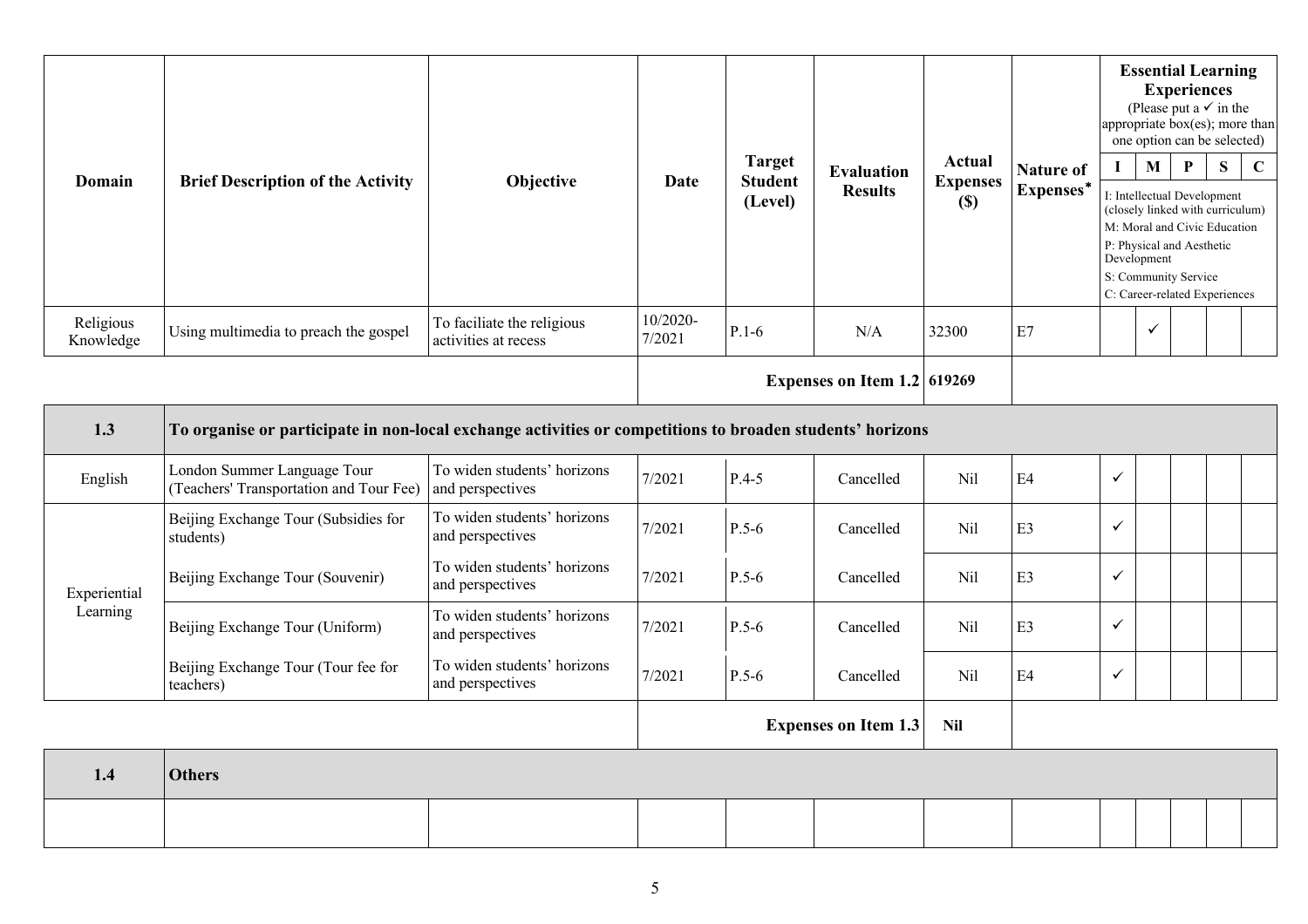| Domain | <b>Brief Description of the Activity</b> | Objective | Date                                  | <b>Target</b><br><b>Student</b><br>(Level) | Evaluation<br><b>Results</b> | Actual<br><b>Expenses</b><br>$\left( \mathbb{S}\right)$ | <b>Nature of</b><br>Expenses* | <b>Essential Learning</b><br><b>Experiences</b><br>(Please put a $\checkmark$ in the<br>appropriate box(es); more than<br>one option can be selected)<br>M<br>P<br>$\mathbf{I}$<br>I: Intellectual Development<br>(closely linked with curriculum)<br>M: Moral and Civic Education<br>P: Physical and Aesthetic<br>Development<br>S: Community Service | S | $\mathbf C$ |
|--------|------------------------------------------|-----------|---------------------------------------|--------------------------------------------|------------------------------|---------------------------------------------------------|-------------------------------|--------------------------------------------------------------------------------------------------------------------------------------------------------------------------------------------------------------------------------------------------------------------------------------------------------------------------------------------------------|---|-------------|
|        |                                          |           |                                       |                                            |                              |                                                         |                               | C: Career-related Experiences                                                                                                                                                                                                                                                                                                                          |   |             |
|        |                                          |           |                                       | <b>Expenses on Item 1.4</b>                | <b>Nil</b>                   |                                                         |                               |                                                                                                                                                                                                                                                                                                                                                        |   |             |
|        |                                          |           | <b>Expenses for Category 1 619269</b> |                                            |                              |                                                         |                               |                                                                                                                                                                                                                                                                                                                                                        |   |             |

| Domain            | <b>Item</b>                                                                                                                       | <b>Purpose</b>                                                                                | <b>Actual Expenses (\$)</b> |
|-------------------|-----------------------------------------------------------------------------------------------------------------------------------|-----------------------------------------------------------------------------------------------|-----------------------------|
| <b>Category 2</b> | To procure equipment, consumables and learning resources for promoting LWL                                                        |                                                                                               |                             |
| English           | English Online Learning Programme                                                                                                 | To expose students to different modes of learning                                             | \$9798                      |
|                   | School-base Recycle Activities (Recycle bins, Rubbish<br>bins)                                                                    | To reiterate the importance of being environmentally friendly to                              | Nil                         |
| General Studies   | School-base Recycle Activities (Gifts for the winner in the<br>competition)                                                       | the students                                                                                  | Nil                         |
|                   | <b>Student Environmental Protection Ambassador Scheme</b><br>(Plants, Containers, Planting Equipment for the Butterfly<br>garden) | To arouse students' interests in nature by learning the life cycle<br>of butterflies          | Nil                         |
| Religious         | The Founder's Feast Day Activity - Ten Commandments<br>(Presents)                                                                 | To help students understand the importance of the Ten<br>Commandments by joining the activity | Nil                         |
| Knowledge         | The Founder's Feast Day Activity – Ten Commandments<br>(Materials)                                                                | To help students understand the importance of the Ten<br>Commandments by joining the activity | 1464                        |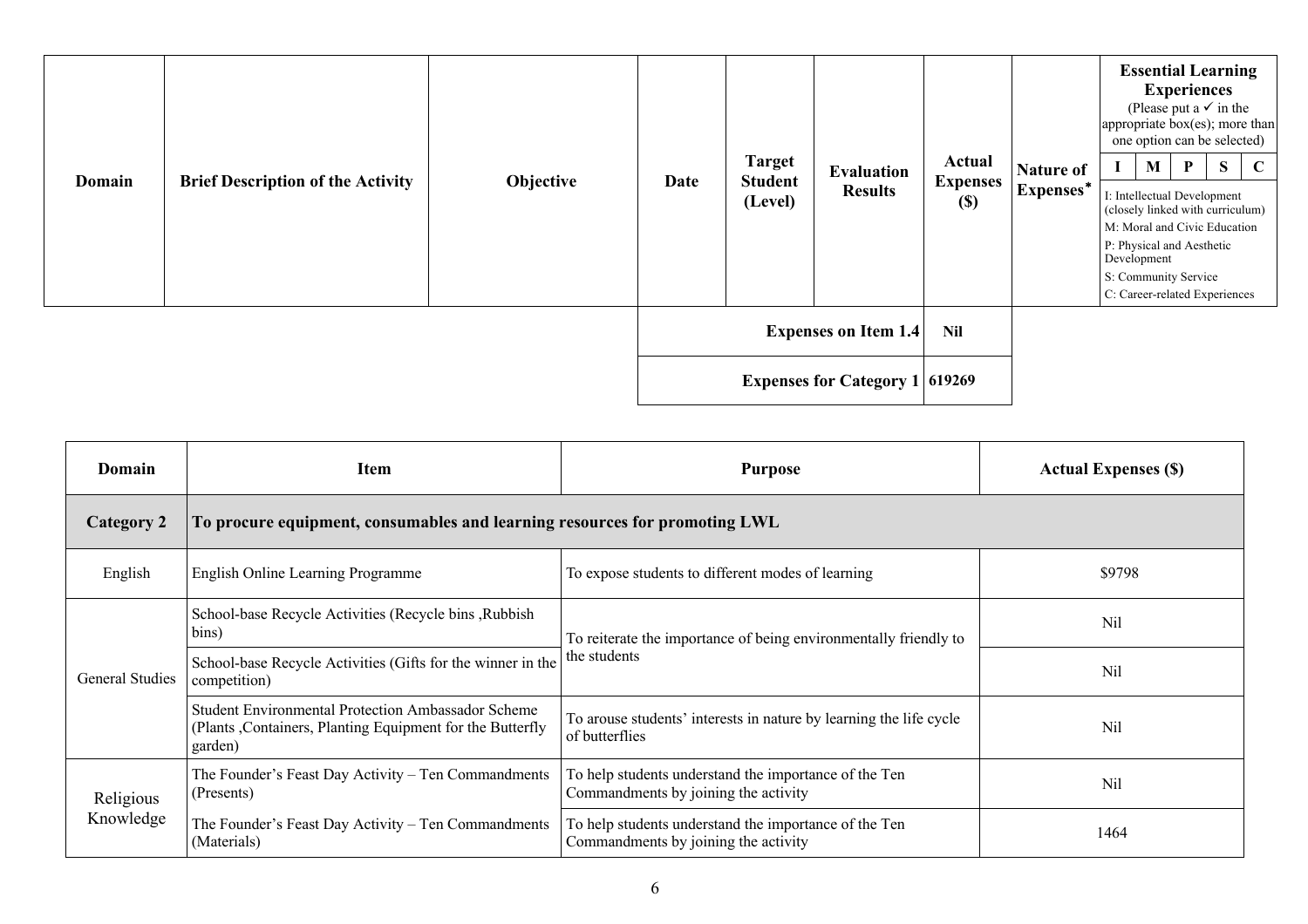| Domain                    | <b>Item</b>                                        | <b>Purpose</b>                                                                              | <b>Actual Expenses (\$)</b> |
|---------------------------|----------------------------------------------------|---------------------------------------------------------------------------------------------|-----------------------------|
| Science                   | STREAM activities (Materials for P.1, 2, 3, 6)     | To encourage students to learn through different STREAM<br>activities                       | 2507.5                      |
|                           | P.2 Homemade Toys (Materials)                      | To arouse students' interest in learning Science                                            | Nil                         |
| Music                     | Annual Concert (Fluorescent Sticks and prizes)     | To encourage students to perform before others and show their<br>talents                    | Nil                         |
| PE                        | Swimming Gala (Prizes & Souvenirs)                 | To encourage students to strive for excellence in swimming                                  | Nil                         |
|                           | Sports Day (Prizes & Souvenirs)                    | To encourage students to do more exercise and participate more<br>in athletics              | Nil                         |
| <b>Student Activities</b> | Friday ECA (Teaching Aids)                         | To improve the quality of the ECA                                                           | Nil                         |
|                           | Post-exam activities                               | To encourage students to learn by joining different activities                              | Nil                         |
| Free Reading              | 閲讀悅多 FUN 活動 (Materials)                            | To arouse students' interests in reading by participating in the<br>World Book Day activity | Nil                         |
|                           | Reading Award Scheme (Prizes)                      | To encourage students to read more and develop their reading<br>habits                      | Nil                         |
| Curriculum                | IBL week Project Learning (Teaching Aids)          | To infuse inquiry-based learning skills into the curriculum                                 | 6831.1                      |
|                           | Moral & Civic Education (Materials for Activities) | To develop students' positive values                                                        | Nil                         |
|                           |                                                    | <b>Expenses for Category 2</b>                                                              | 20600.6                     |
|                           |                                                    | Expenses for Categories 1 & 2                                                               | 639869.6                    |